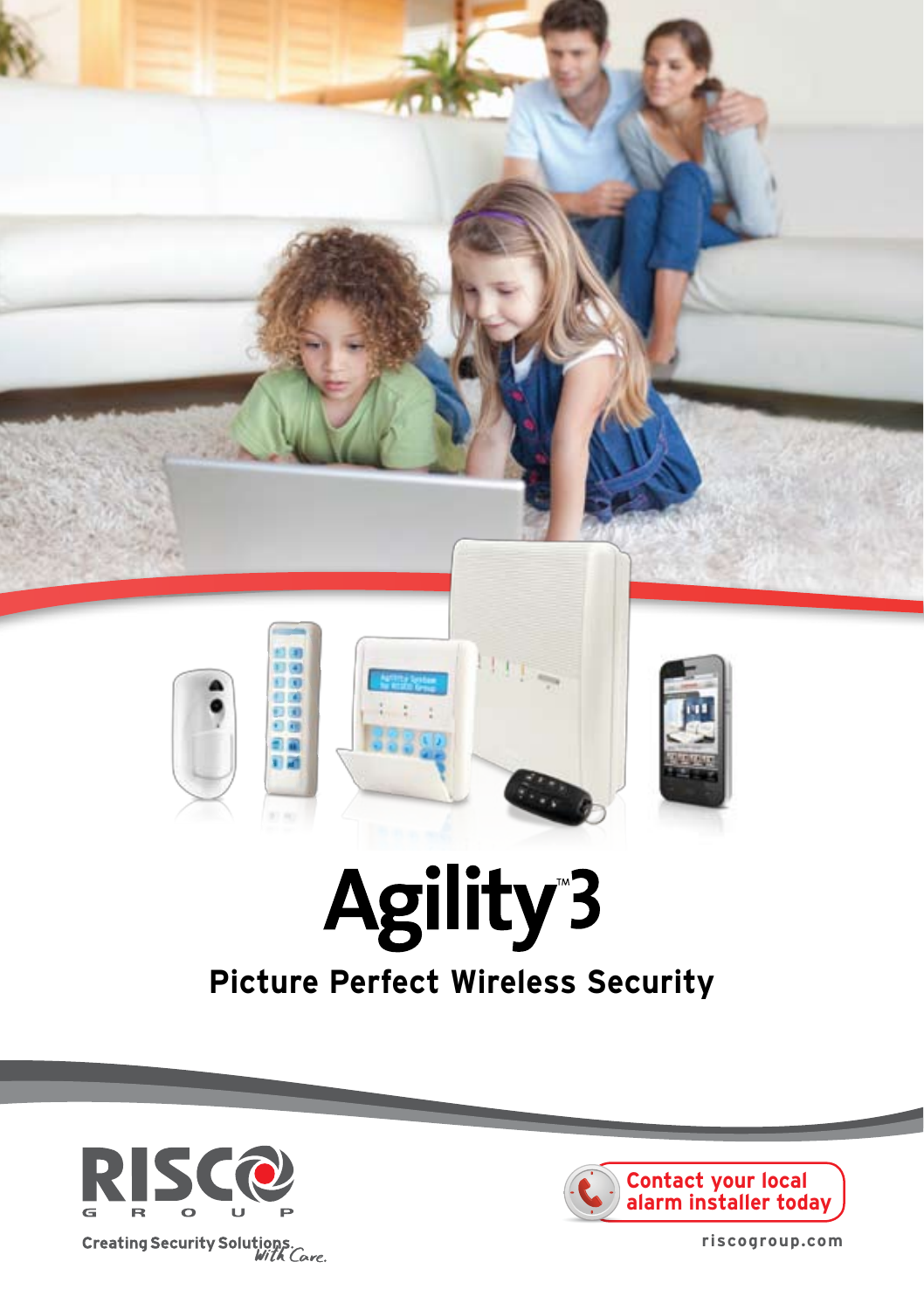

## Agility<sup>™</sup> 3 comes with a full range of accessories, offering you a complete home security solution



#### **Security**

A complete range of wireless indoor. outdoor and perimeter detectors including motion detectors with integrated cameras that can take snapshots of an event happening inside your home.



Wireless smoke, gas, CO and flood detectors to keep your home safe.



#### **Care Elderly**

Gain peace of mind: water resistant wristbands and panic buttons available for the elderly that can alert you in case of emergency or lack of movement.

## Additional accessories available for use with Agility<sup>™</sup> 3



#### eveWave<sup>™</sup> Camera Detector:

Upgrade your security system by adding eyeWave™ Wireless PIR Camera detector enabling the visual verification capability.



#### **LCD** Keypad:

way Wireless LCD keypad Full display, easy to use twodisplays in your language with integrated proximity reader for arm/disarm



#### **Slim LED Keypad:**

Two-way wireless slim LED keypad allows full system user operation with door chime feature, also available in an outdoor version



#### **Remote control:**

Handy pocket size two-way remote control, also programmable for arm/ disarm. stay, panic and output.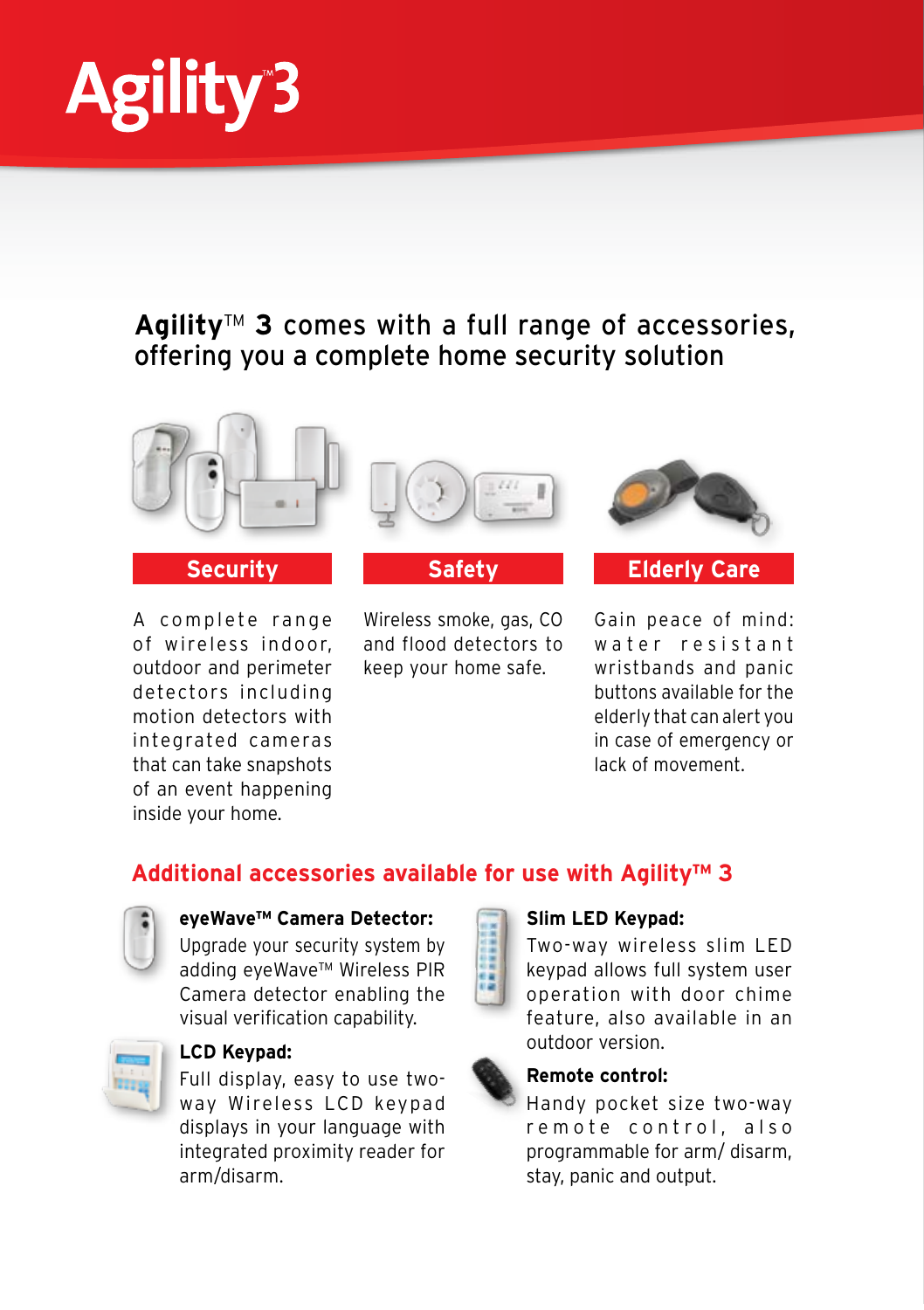

## Agility<sup>™</sup> 3 offers a new concept in home security systems, giving you total control at all times

A state-of-the-art wireless alarm system that offers you the best in home security. Connect to your home - either with the Smartphone application or your PC, and enjoy a host of benefits including the choice to view the inside of your home with the visual verification capability, and the option to arm or disarm the system, wherever you are.

All images taken are saved on the RISCO server, RISCO Cloud so that you always have a record of events, should you need it.

## **You decide, you're in control**



Arm/disarm your alarm system remotely



Self-monitor vour home using visual verification



A full history of events is saved for when you need it